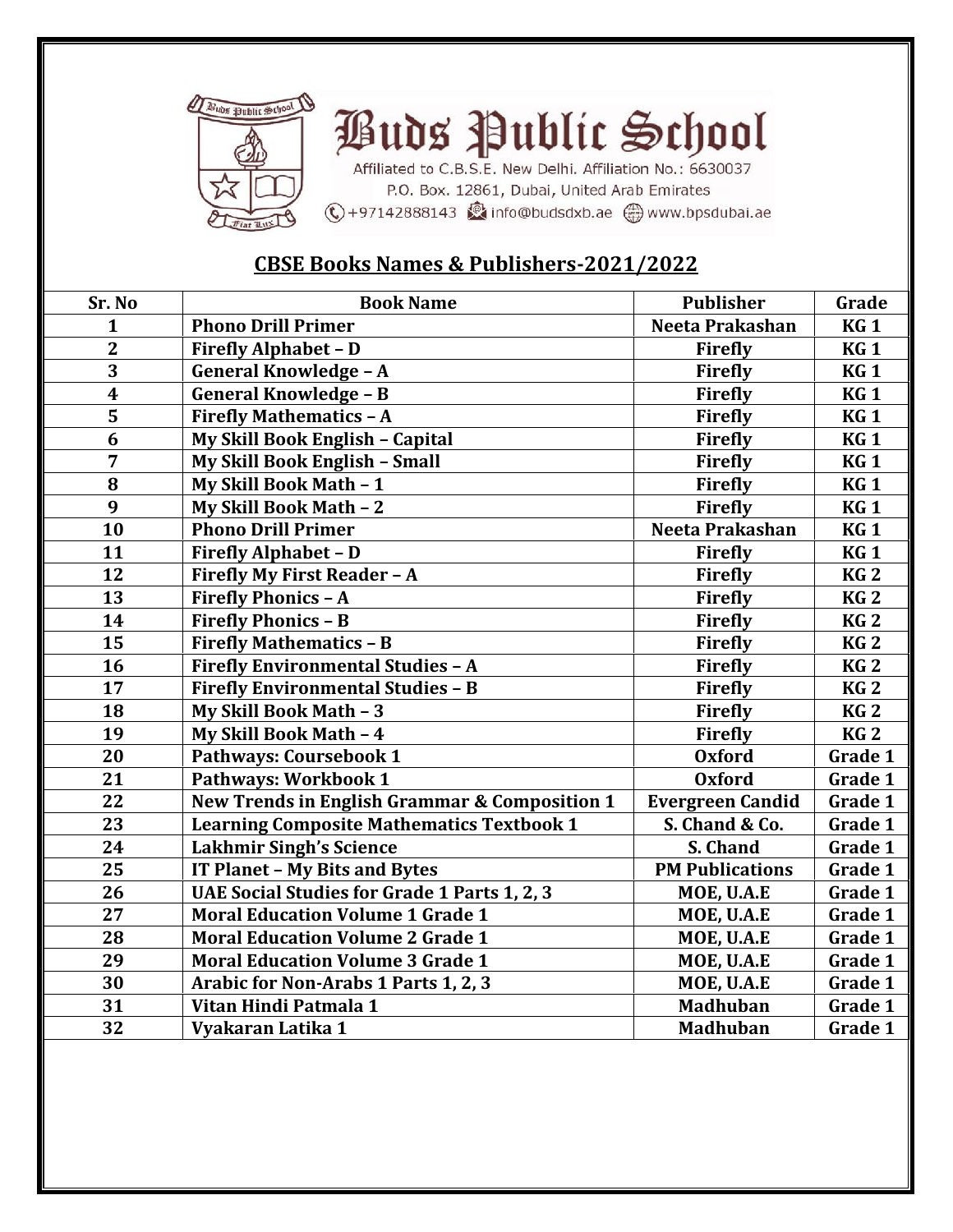| 33 | <b>Prime Urdu Reader - Book B</b>                        | <b>Flamingos</b>                        | Grade 1 |
|----|----------------------------------------------------------|-----------------------------------------|---------|
| 34 | <b>Tamil Textbook 1</b>                                  | <b>Tamil Nadu State</b>                 | Grade 1 |
|    |                                                          | <b>Board</b>                            |         |
| 35 | <b>Malayalam Textbook 1</b>                              | <b>Kerala State Board</b>               | Grade 1 |
| 36 | <b>Islamic Studies - Part 1</b>                          | MOE, U.A.E                              | Grade 1 |
| 37 | <b>Islamic Studies - Part 2</b>                          | MOE, U.A.E                              | Grade 1 |
| 38 | <b>Gems of Life (A Book Of Moral Values) 1</b>           | MOE, U.A.E                              | Grade 1 |
| 39 | Pathways: Coursebook 2                                   | <b>Oxford</b>                           | Grade 2 |
| 40 | Pathways: Workbook 2                                     | <b>Oxford</b>                           | Grade 2 |
| 41 | <b>New Trends in English Grammar &amp; Composition 2</b> | <b>Evergreen Candid</b>                 | Grade 2 |
| 42 | <b>Learning Composite Mathematics Textbook 2</b>         | S. Chand & Co.                          | Grade 2 |
| 43 | <b>Lakhmir Singh's Science 2</b>                         | S. Chand                                | Grade 2 |
| 44 | IT Planet - My Bits and Bytes 2                          | <b>PM Publications</b>                  | Grade 2 |
| 45 | <b>UAE Social Studies for Grade 2 Parts 1, 2, 3</b>      | MOE, U.A.E                              | Grade 2 |
| 46 | <b>Moral Education Volume 1 Grade 2</b>                  | MOE, U.A.E                              | Grade 2 |
| 47 | <b>Moral Education Volume 2 Grade 2</b>                  | MOE, U.A.E                              | Grade 2 |
| 48 | <b>Moral Education Volume 3 Grade 2</b>                  | MOE, U.A.E                              | Grade 2 |
| 49 | Arabic for Non-Arabs 2 Parts 1, 2, 3                     | MOE, U.A.E                              | Grade 2 |
| 50 | Vitan Hindi Patmala 2                                    | <b>Madhuban</b>                         | Grade 2 |
| 51 | Vyakaran Latika 2                                        | <b>Madhuban</b>                         | Grade 2 |
| 52 | Prime Urdu Reader - Book 2                               | <b>Flamingos</b>                        | Grade 2 |
| 53 | <b>Tamil Textbook 2</b>                                  | <b>Tamil Nadu State</b>                 | Grade 2 |
|    |                                                          | <b>Board</b>                            |         |
| 54 | <b>Malayalam Textbook 2</b>                              | <b>Kerala State Board</b>               | Grade 2 |
| 55 | <b>Islamic Studies - Part 1</b>                          | MOE, U.A.E                              | Grade 2 |
| 56 | <b>Islamic Studies - Part 2</b>                          | MOE, U.A.E                              | Grade 2 |
| 57 | <b>Gems of Life (A Book of Moral Values) 2</b>           | MOE, U.A.E                              | Grade 2 |
| 58 | <b>Pathways: Coursebook 3</b>                            | <b>Oxford</b>                           | Grade 3 |
| 59 | <b>Pathways: Workbook 3</b>                              | <b>Oxford</b>                           | Grade 3 |
| 60 | <b>New Trends in English Grammar &amp; Composition</b>   | <b>Evergreen Candid</b>                 | Grade 3 |
| 61 | <b>Learning Composite Mathematics Textbook</b>           | S. Chand & Co.                          | Grade 3 |
| 62 | <b>Lakhmir Singh's Science</b>                           | S. Chand                                | Grade 3 |
| 63 | IT Planet - My Bits and Bytes 3                          | <b>PM Publications</b>                  | Grade 3 |
| 64 | UAE Social Studies for Grade 3 Parts 1, 2, 3             | MOE, U.A.E                              | Grade 3 |
| 65 | <b>Moral Education Volume 1 Grade 3</b>                  | MOE, U.A.E                              | Grade 3 |
| 66 | <b>Moral Education Volume 2 Grade 3</b>                  | MOE, U.A.E                              | Grade 3 |
| 67 | <b>Moral Education Volume 3 Grade 3</b>                  | MOE, U.A.E                              | Grade 3 |
| 68 | Arabic for Non-Arabs 3 Parts 1, 2, 3                     | MOE, U.A.E                              | Grade 3 |
| 69 | Vitan Hindi Patmala 3                                    | <b>Madhuban</b>                         | Grade 3 |
| 70 | Vyakaran Latika 3                                        | <b>Madhuban</b>                         | Grade 3 |
| 71 | <b>Prime Urdu Reader - Book 3</b>                        | <b>Flamingos</b>                        | Grade 3 |
| 72 | <b>Tamil Textbook 3</b>                                  | <b>Tamil Nadu State</b><br><b>Board</b> | Grade 3 |
| 73 | <b>Malayalam Textbook 3</b>                              | <b>Kerala State Board</b>               | Grade 3 |
| 74 | <b>Islamic Studies - Part 1</b>                          | MOE, U.A.E                              | Grade 3 |
|    |                                                          |                                         | Grade 3 |
| 75 | <b>Islamic Studies - Part 2</b>                          | MOE, U.A.E                              |         |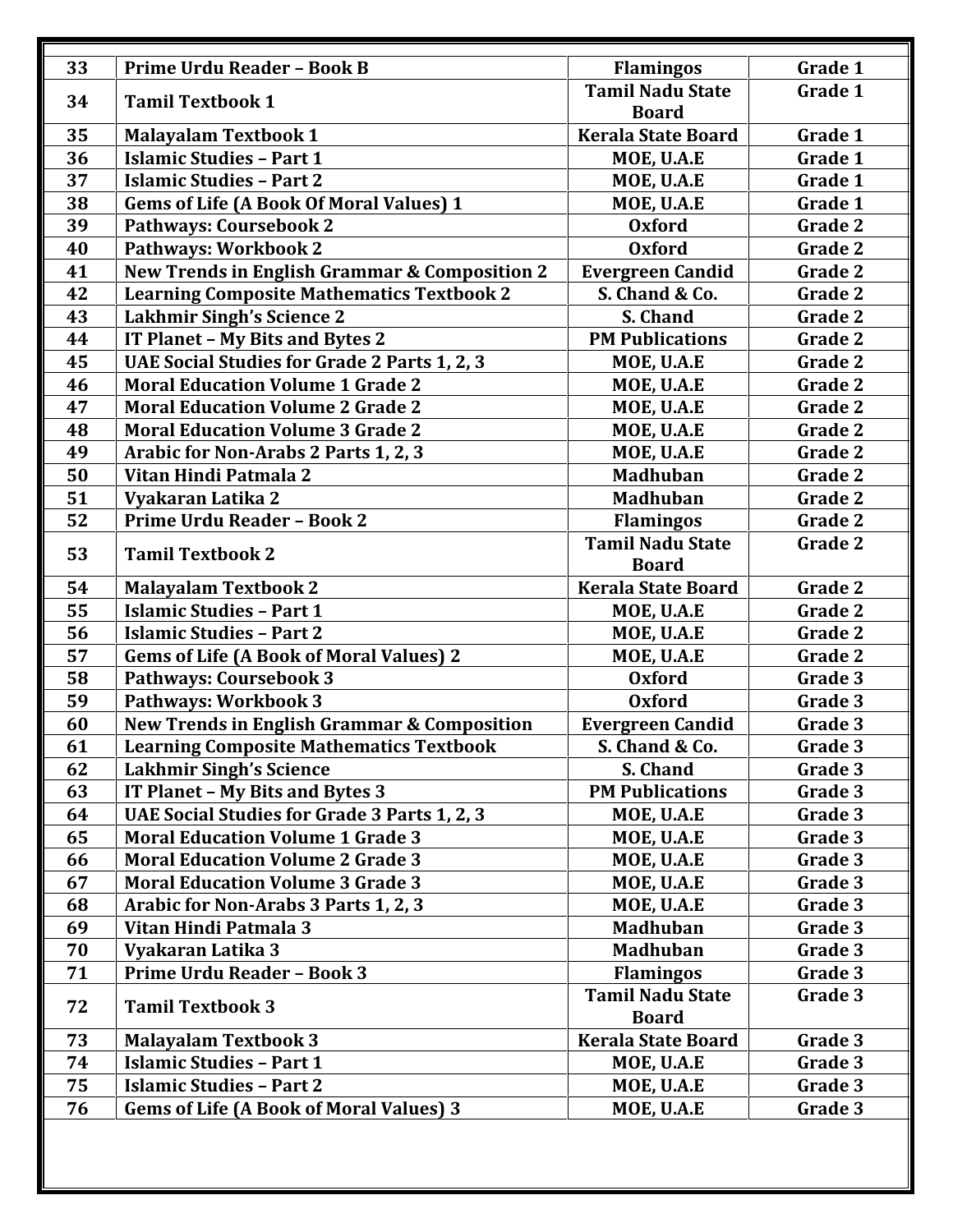| 77         | Pathways: Coursebook 4                                                                    | <b>Oxford</b>                             | Grade 4            |
|------------|-------------------------------------------------------------------------------------------|-------------------------------------------|--------------------|
| 78         | Pathways: Workbook 4                                                                      | <b>Oxford</b>                             | Grade 4            |
| 79         | New Trends in English Grammar & Composition 4                                             | <b>Evergreen Candid</b>                   | Grade 4            |
| 80         | <b>Learning Composite Mathematics Textbook 4</b>                                          | S. Chand & Co.                            | Grade 4            |
| 81         | <b>Lakhmir Singh's Science 4</b>                                                          | S. Chand                                  | Grade 4            |
| 82         | IT Planet - My Bits and Bytes 4                                                           | <b>PM Publications</b>                    | Grade 4            |
| 83         | <b>UAE Social Studies for Grade 4 Parts 1, 2, 3</b>                                       | MOE, U.A.E                                | Grade 4            |
| 84         | <b>Moral Education Volume 1 Grade 4</b>                                                   | MOE, U.A.E                                | Grade 4            |
| 85         | <b>Moral Education Volume 2 Grade 4</b>                                                   | MOE, U.A.E                                | Grade 4            |
| 86         | <b>Moral Education Volume 3 Grade 4</b>                                                   | MOE, U.A.E                                | Grade 4            |
| 87         | Arabic for Non-Arabs 4 Parts 1, 2, 3                                                      | MOE, U.A.E                                | Grade 4            |
| 88         | Vitan Hindi Patmala 4                                                                     | <b>Madhuban</b>                           | Grade 4            |
| 89         | Vyakaran Latika 4                                                                         | <b>Madhuban</b>                           | Grade 4            |
| 90         | Prime Urdu Reader - Book 4                                                                | <b>Flamingos</b>                          | Grade 4            |
|            |                                                                                           | <b>Tamil Nadu State</b>                   | Grade 4            |
| 91         | <b>Tamil Textbook 4</b>                                                                   | <b>Board</b>                              |                    |
| 92         | <b>Malayalam Textbook 4</b>                                                               | <b>Kerala State Board</b>                 | Grade 4            |
| 93         | <b>Islamic Studies - Part 1</b>                                                           | MOE, U.A.E                                | Grade 4            |
| 94         | <b>Islamic Studies - Part 2</b>                                                           | MOE, U.A.E                                | Grade 4            |
| 95         | <b>Gems of Life (A Book of Moral Values) 4</b>                                            | MOE, U.A.E                                | Grade 4            |
| 96         | <b>Pathways: Coursebook</b>                                                               | <b>Oxford</b>                             | Grade 5            |
| 97         | Pathways: Workbook                                                                        | <b>Oxford</b>                             | Grade 5            |
| 98         | <b>New Trends in English Grammar &amp; Composition 5</b>                                  | <b>Evergreen Candid</b>                   | Grade 5            |
| 99         | <b>Learning Composite Mathematics Textbook 5</b>                                          | S. Chand & Co.                            | Grade 5            |
| 100        | <b>Lakhmir Singh's Science 5</b>                                                          | S. Chand                                  | Grade 5            |
| 101        | IT Planet - My Bits and Bytes                                                             | <b>PM Publications</b>                    | Grade 5            |
|            |                                                                                           | Cambridge                                 |                    |
| 102        | The World Around Us - Primary Social Studies 5                                            | <b>University Press</b>                   | Grade 5            |
| 103        | UAE Social Studies for Grade 5 Parts 1, 2, 3                                              | MOE, U.A.E                                | Grade 5            |
| 104        | <b>Moral Education Volume 1 Grade 5</b>                                                   | MOE, U.A.E                                | Grade 5            |
| 105        | <b>Moral Education Volume 2 Grade 5</b>                                                   | MOE, U.A.E                                | Grade 5            |
| 106        | <b>Moral Education Volume 3 Grade 5</b>                                                   | MOE, U.A.E                                | Grade 5            |
| 107        | Arabic for Non-Arabs 5 Parts 1, 2, 3                                                      | MOE, U.A.E                                | Grade 5            |
| 108        | Vitan Hindi Patmala 5                                                                     | <b>Madhuban</b>                           | Grade 5            |
| 109        | Vyakaran Latika 5                                                                         | <b>Madhuban</b>                           | Grade 5            |
| 110        | <b>Prime Urdu Reader - Book 5</b>                                                         | <b>Flamingos</b>                          | Grade 5            |
|            |                                                                                           | <b>Tamil Nadu State</b>                   | Grade 5            |
|            |                                                                                           |                                           |                    |
| 111        | <b>Tamil Textbook 5</b>                                                                   | <b>Board</b>                              |                    |
| 112        | <b>Malayalam Textbook 5</b>                                                               | <b>Kerala State Board</b>                 | Grade 5            |
|            | <b>Islamic Studies - Part 1</b>                                                           |                                           |                    |
| 113        |                                                                                           | MOE, U.A.E                                | Grade 5            |
| 114        | <b>Islamic Studies - Part 2</b>                                                           | MOE, U.A.E                                | Grade 5            |
| 115        | <b>Gems of Life (A Book of Moral Values) 5</b>                                            | MOE, U.A.E                                | Grade 5            |
| 116        | <b>Pathways: Coursebook</b>                                                               | <b>Oxford</b>                             | Grade 6            |
| 117        | <b>Pathways: Workbook</b>                                                                 | <b>Oxford</b>                             | Grade 6            |
| 118<br>119 | New Trends in English Grammar & Composition 6<br><b>Composite Mathematics Text Book 6</b> | <b>Evergreen Candid</b><br>S. Chand & Co. | Grade 6<br>Grade 6 |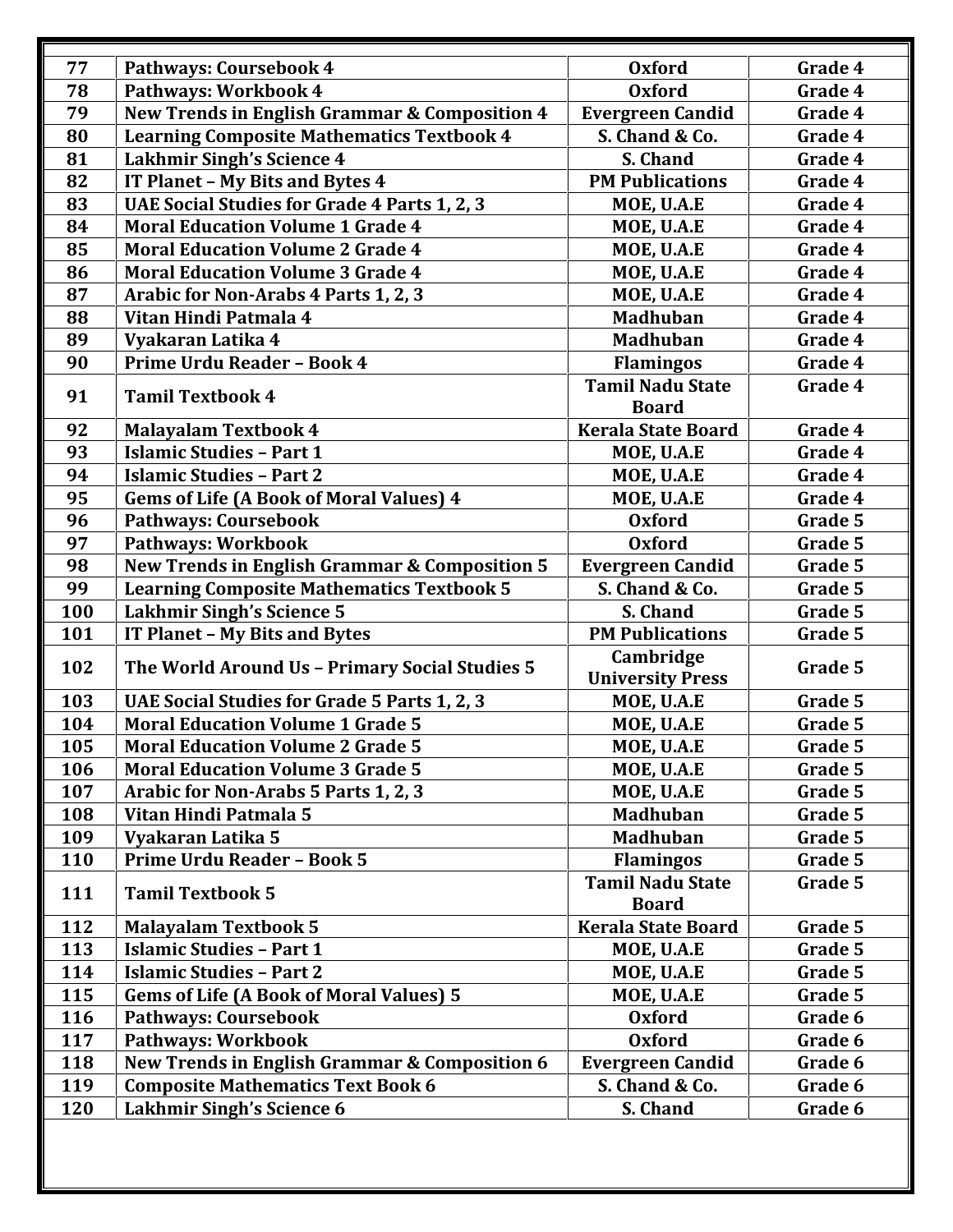| 121 | <b>IT Planet</b>                                         | <b>PM Publications</b>                  | Grade 6 |
|-----|----------------------------------------------------------|-----------------------------------------|---------|
| 122 | <b>Cambridge Social Sciences 6</b>                       | Cambridge                               | Grade 6 |
|     |                                                          | <b>University Press</b>                 |         |
| 123 | UAE Social Studies for Grade 6 Parts 1, 2, 3             | MOE, U.A.E                              | Grade 6 |
| 124 | <b>Moral Education Volume 1 Grade 6</b>                  | MOE, U.A.E                              | Grade 6 |
| 125 | <b>Moral Education Volume 2 Grade 6</b>                  | MOE, U.A.E                              | Grade 6 |
| 126 | <b>Moral Education Volume 3 Grade 6</b>                  | MOE, U.A.E                              | Grade 6 |
| 127 | Arabic for Non-Arabs 6 Parts 1, 2, 3                     | MOE, U.A.E                              | Grade 6 |
| 128 | Vitan Hindi Patmala 6                                    | <b>Madhuban</b>                         | Grade 6 |
| 129 | Vyakaran Latika 6                                        | <b>Madhuban</b>                         | Grade 6 |
| 130 | Prime Urdu Reader - Book 6                               | <b>Flamingos</b>                        | Grade 6 |
| 131 | <b>Tamil Textbook 6</b>                                  | <b>Tamil Nadu State</b><br><b>Board</b> | Grade 6 |
| 132 | <b>Malayalam Textbook 6</b>                              | <b>Kerala State Board</b>               | Grade 6 |
| 133 | <b>Islamic Studies - Part 1</b>                          | MOE, U.A.E                              | Grade 6 |
| 134 | <b>Islamic Studies - Part 2</b>                          | MOE, U.A.E                              | Grade 6 |
| 135 | <b>Gems of Life (A Book of Moral Values) 6</b>           | MOE, U.A.E                              | Grade 6 |
| 136 | <b>Pathways: Coursebook 7</b>                            | <b>Oxford</b>                           | Grade 7 |
| 137 | Pathways: Workbook 7                                     | <b>Oxford</b>                           | Grade 7 |
| 138 | <b>New Trends in English Grammar &amp; Composition 7</b> | <b>Evergreen Candid</b>                 | Grade 7 |
| 139 | <b>Composite Mathematics Text Book 7</b>                 | S. Chand & Co.                          | Grade 7 |
| 140 | <b>Lakhmir Singh's Science 7</b>                         | S. Chand                                | Grade 7 |
| 141 | <b>Chips &amp; Bytes 7</b>                               | <b>Evergreen</b><br><b>Publications</b> | Grade 7 |
| 142 | <b>Cambridge Social Sciences 7</b>                       | Cambridge<br><b>University Press</b>    | Grade 7 |
| 143 | UAE Social Studies for Grade 7 Parts 1, 2, 3             | MOE, U.A.E                              | Grade 7 |
| 144 | <b>Moral Education Volume 1 Grade 7</b>                  | MOE, U.A.E                              | Grade 7 |
| 145 | <b>Moral Education Volume 2 Grade 7</b>                  | MOE, U.A.E                              | Grade 7 |
| 146 | <b>Moral Education Volume 3 Grade 7</b>                  | MOE, U.A.E                              | Grade 7 |
| 147 | Arabic for Non-Arabs 7 Parts 1, 2, 3                     | MOE, U.A.E                              | Grade 7 |
| 148 | Vitan Hindi Patmala 7                                    | <b>Madhuban</b>                         | Grade 7 |
| 149 | Vyakaran Latika 7                                        | <b>Madhuban</b>                         | Grade 7 |
| 150 | <b>Prime Urdu Reader - Book 7</b>                        | <b>Flamingos</b>                        | Grade 7 |
| 151 | <b>Tamil Textbook 7</b>                                  | <b>Tamil Nadu State</b><br><b>Board</b> | Grade 7 |
| 152 | <b>Malayalam Textbook 7</b>                              | <b>Kerala State Board</b>               | Grade 7 |
| 153 | <b>Islamic Studies - Part 1</b>                          | MOE, U.A.E                              | Grade 7 |
| 154 | <b>Islamic Studies - Part 2</b>                          | MOE, U.A.E                              | Grade 7 |
| 155 | <b>Gems of Life (A Book of Moral Values) 7</b>           | MOE, U.A.E                              | Grade 7 |
| 156 | <b>Pathways: Coursebook</b>                              | <b>Oxford</b>                           | Grade 8 |
| 157 | Pathways: Workbook                                       | <b>Oxford</b>                           | Grade 8 |
| 158 | <b>New Trends in English Grammar &amp; Composition</b>   | <b>Evergreen Candid</b>                 | Grade 8 |
| 159 | <b>Learning Composite Mathematics Text Book 8</b>        | S. Chand & Co.                          | Grade 8 |
| 160 | <b>Lakhmir Singh's Science 8</b>                         | S. Chand                                | Grade 8 |
| 161 | Chips & Bytes 8                                          | <b>Evergreen</b><br><b>Publications</b> | Grade 8 |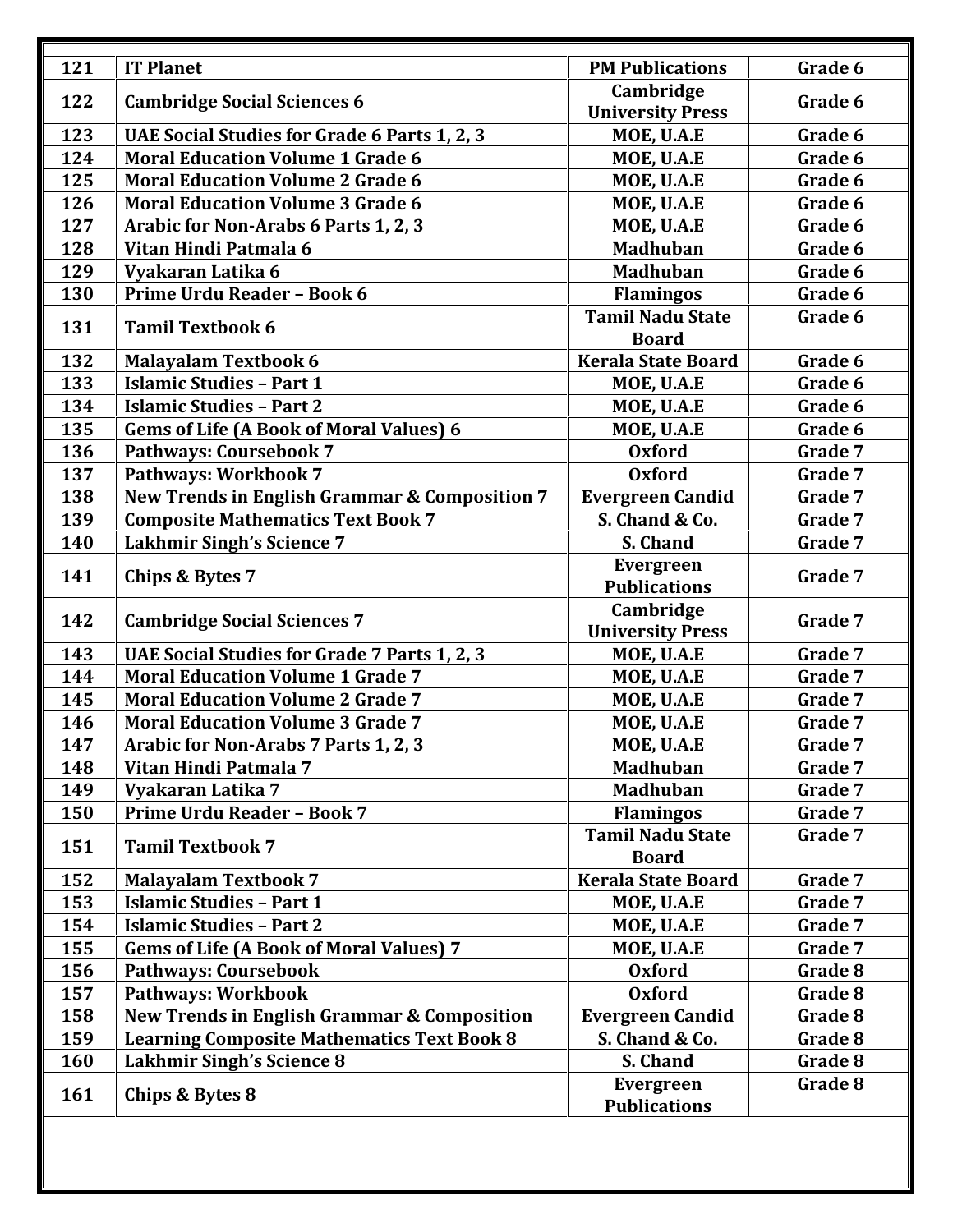| 162 | <b>Cambridge Social Sciences 8</b>                             | Cambridge<br><b>University Press</b>    | Grade 8  |
|-----|----------------------------------------------------------------|-----------------------------------------|----------|
| 163 | UAE Social Studies for Grade 8 Parts 1, 2, 3                   | MOE, U.A.E                              | Grade 8  |
| 164 | <b>Moral Education Volume 1 Grade 8</b>                        | MOE, U.A.E                              | Grade 8  |
| 165 | <b>Moral Education Volume 2 Grade 8</b>                        | MOE, U.A.E                              | Grade 8  |
| 166 | <b>Moral Education Volume 3 Grade 8</b>                        | MOE, U.A.E                              | Grade 8  |
| 167 | Arabic for Non-Arabs 8 Parts 1, 2, 3                           | MOE, U.A.E                              | Grade 8  |
| 168 | Vitan Hindi Patmala 8                                          | <b>Madhuban</b>                         | Grade 8  |
| 169 | Vyakaran Latika 8                                              | <b>Madhuban</b>                         | Grade 8  |
| 170 | Prime Urdu Reader - Book 8                                     | <b>Flamingos</b>                        | Grade 8  |
| 171 | <b>Tamil Textbook 8</b>                                        | <b>Tamil Nadu State</b><br><b>Board</b> | Grade 8  |
| 172 | <b>Malayalam Textbook 8</b>                                    | <b>Kerala State Board</b>               | Grade 8  |
| 173 | <b>Islamic Studies - Part 1</b>                                | MOE, U.A.E                              | Grade 8  |
| 174 | <b>Islamic Studies - Part 2</b>                                | MOE, U.A.E                              | Grade 8  |
| 175 | <b>Gems of Life (A Book of Moral Values) 8</b>                 | MOE, U.A.E                              | Grade 8  |
| 176 | <b>Beehive</b>                                                 | N.C.E.R.T.                              | Grade 9  |
| 177 | <b>Moments</b>                                                 | N.C.E.R.T.                              | Grade 9  |
| 178 | <b>Together with English Pullout Worksheets for</b><br>Grade 9 | Rachna Sagar                            | Grade 9  |
| 179 | <b>Mathematics Text Book 9</b>                                 | N.C.E.R.T.                              | Grade 9  |
| 180 | <b>Men Mine Pullout Worksheets Maths</b>                       | <b>New Saraswati</b><br><b>House</b>    | Grade 9  |
| 181 | <b>Science 9</b>                                               | N.C.E.R.T.                              | Grade 9  |
| 182 | Saraswati Science Lab Manual Science Class 9                   | Saraswati Pvt Ltd                       | Grade 9  |
| 183 | <b>Contemporary India Geography 9</b>                          | N.C.E.R.T.                              | Grade 9  |
| 184 | <b>India And Contemporary World History 9</b>                  | N.C.E.R.T.                              | Grade 9  |
| 185 | <b>Economics 9</b>                                             | N.C.E.R.T.                              | Grade 9  |
| 186 | <b>Democratic Politics Civics 9</b>                            | N.C.E.R.T.                              | Grade 9  |
| 187 | Diamond Atlas (Historical & Geographical) Class 9              | Saraswati House                         | Grade 9  |
| 188 | UAE Social Studies for Grade 9 Parts 1, 2, 3                   | MOE, U.A.E                              | Grade 9  |
| 189 | Moral Education Grade 9 Parts 1, 2, 3                          | MOE, U.A.E                              | Grade 9  |
| 190 | Arabic for Non-Arabs 9 Parts 1, 2, 3                           | MOE, U.A.E                              | Grade 9  |
| 191 | Sanchayan 1                                                    | <b>Madhuban</b>                         | Grade 9  |
| 192 | Sparsh 1                                                       | <b>Madhuban</b>                         | Grade 9  |
| 193 | Vyakaran Latika IX                                             | <b>Madhuban</b>                         | Grade 9  |
| 194 | Jaan Pechan Urdu - 4                                           | <b>Flamingos</b>                        | Grade 9  |
| 195 | <b>Tamil Textbook</b>                                          | <b>Tamil Nadu State</b><br><b>Board</b> | Grade 9  |
| 196 | <b>Malayalam Part 1 (Photocopy)</b>                            | <b>Kerala State Board</b>               | Grade 9  |
| 197 | <b>Malayalam Part 2 (Photocopy)</b>                            | <b>Kerala State Board</b>               | Grade 9  |
| 198 | <b>Islamic Studies - Part 1</b>                                | MOE, U.A.E                              | Grade 9  |
| 199 | <b>Islamic Studies - Part 2</b>                                | MOE, U.A.E                              | Grade 9  |
| 200 | <b>First Flight</b>                                            | N.C.E.R.T.                              | Grade 10 |
| 201 | <b>Footprints Without Feet</b>                                 | N.C.E.R.T.                              | Grade 10 |
| 202 | <b>Together with English Pullout worksheets</b>                | Rachna Sagar                            | Grade 10 |
|     |                                                                |                                         |          |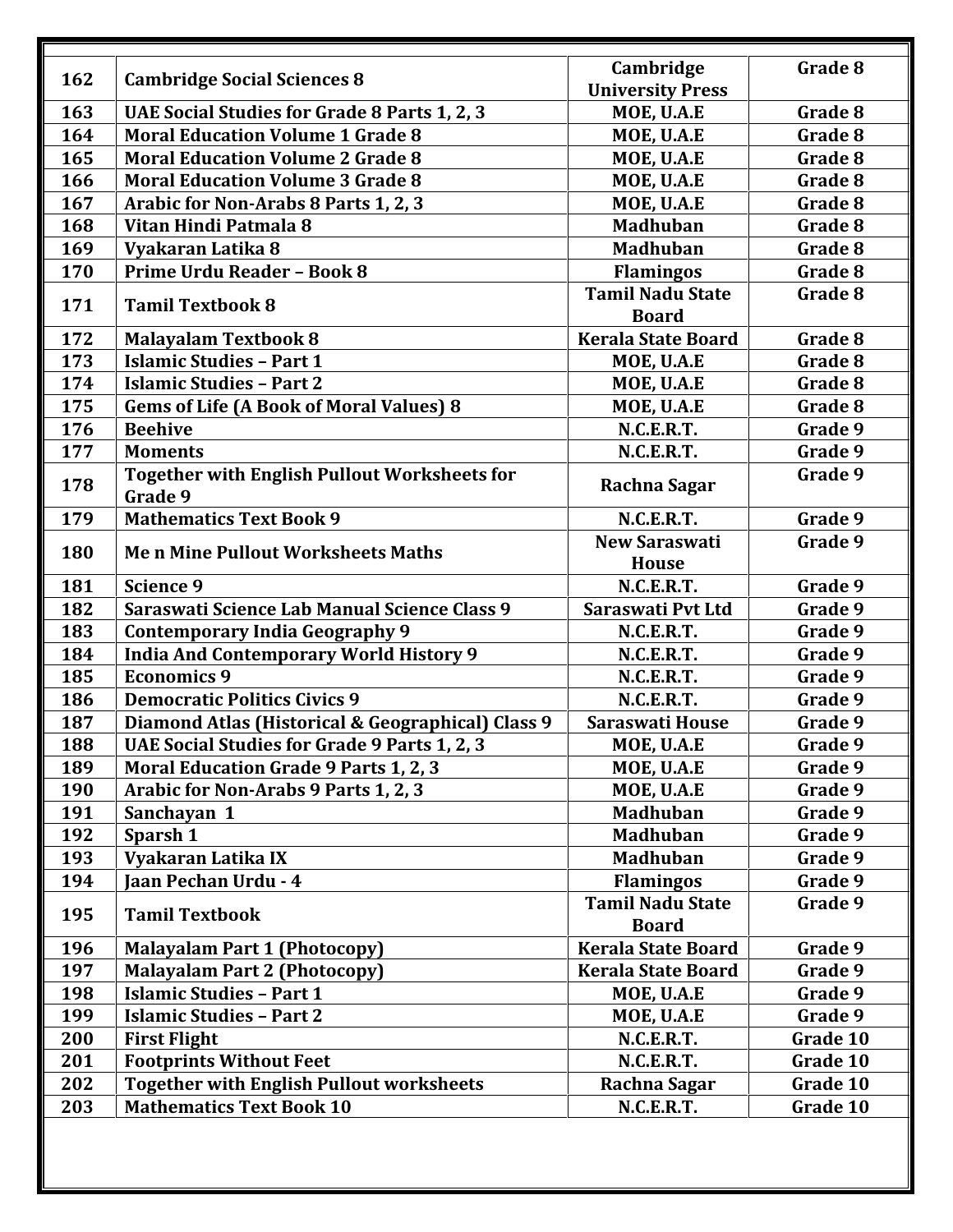| 204 | <b>Men Mine Pullout Worksheets Maths</b>                             | <b>New Saraswati</b><br><b>House</b>    | Grade 10            |
|-----|----------------------------------------------------------------------|-----------------------------------------|---------------------|
| 205 | <b>Science 10</b>                                                    | N.C.E.R.T.                              | Grade 10            |
| 206 | Saraswathi Science Lab Manual                                        | Saraswathi PVT<br>Ltd                   | Grade 10            |
| 207 | <b>India And The Contempory World History 10</b>                     | N.C.E.R.T.                              | Grade 10            |
| 208 | <b>Contempory India Geography 10</b>                                 | N.C.E.R.T.                              | Grade 10            |
| 209 | <b>Democratic Politics Civics 10</b>                                 | N.C.E.R.T.                              | Grade 10            |
| 210 | <b>Understanding Economic Development 10</b>                         | N.C.E.R.T.                              | Grade 10            |
| 211 | Diamond Atlas (Historical & Geographical) Class X                    | <b>Saraswati House</b>                  | Grade 10            |
| 212 | <b>Moral Education Volume 1 Grade 10</b>                             | MOE, U.A.E                              | Grade 10            |
| 213 | <b>Moral Education Volume 2 Grade 10</b>                             | MOE, U.A.E                              | Grade 10            |
| 214 | <b>Moral Education Volume 3 Grade 10</b>                             | MOE, U.A.E                              | Grade 10            |
| 215 | Sanchayan 1                                                          | <b>Madhuban</b>                         | Grade 10            |
| 216 | Sparsh 1                                                             | <b>Madhuban</b>                         | Grade 10            |
| 217 | Vyakaran Latika IX                                                   | <b>Madhuban</b>                         | Grade 10            |
| 218 | <b>Jaan Pechan Urdu - 10</b>                                         | <b>Flamingos</b>                        | Grade 10            |
| 219 | <b>Tamil Textbook</b>                                                | <b>Tamil Nadu State</b><br><b>Board</b> | Grade 10            |
| 220 | <b>Malayalam Part 1 (Photocopy)</b>                                  | <b>Kerala State Board</b>               | Grade 10            |
| 221 | <b>Malayalam Part 2 (Photocopy)</b>                                  | <b>Kerala State Board</b>               | Grade 10            |
| 222 | <b>Islamic Studies - Part 1</b>                                      | MOE, U.A.E                              | Grade 10            |
| 223 | <b>Islamic Studies - Part 2</b>                                      | MOE, U.A.E                              | Grade 10            |
|     | <b>Grade 11 Bio with Maths</b>                                       |                                         |                     |
| 224 | <b>Snapshot</b>                                                      | N.C.E.R.T.                              | <b>Grade 11 Bio</b> |
| 225 | Hornbill                                                             | N.C.E.R.T.                              | <b>Grade 11 Bio</b> |
| 226 | <b>Together with English Core Pullout Worksheets</b><br>for Grade 11 | Rachna Sagar                            | Grade 11 Bio        |
| 227 | Moral, Social & Cultural Studies Part I Grade 11                     | MOE, U.A.E                              | <b>Grade 11 Bio</b> |
| 228 | Moral, Social & Cultural Studies Part 2 Grade 11                     | MOE, U.A.E                              | <b>Grade 11 Bio</b> |

| 224 | Snapshot                                                             | N.C.E.R.T.                 | Grade 11 Bio |
|-----|----------------------------------------------------------------------|----------------------------|--------------|
| 225 | Hornbill                                                             | N.C.E.R.T.                 | Grade 11 Bio |
| 226 | <b>Together with English Core Pullout Worksheets</b><br>for Grade 11 | Rachna Sagar               | Grade 11 Bio |
| 227 | Moral, Social & Cultural Studies Part I Grade 11                     | MOE, U.A.E                 | Grade 11 Bio |
| 228 | Moral, Social & Cultural Studies Part 2 Grade 11                     | MOE, U.A.E                 | Grade 11 Bio |
| 229 | Moral, Social & Cultural Studies Part 3 Grade 11                     | MOE, U.A.E                 | Grade 11 Bio |
| 230 | Physics - 11 Part - 1                                                | N.C.E.R.T.                 | Grade 11 Bio |
| 231 | Physics - 11 Part - 2                                                | N.C.E.R.T.                 | Grade 11 Bio |
| 232 | <b>Physics Lab Manual</b>                                            | Saraswathi.                | Grade 11 Bio |
| 233 | <b>Chemistry -11 Part - 1</b>                                        | N.C.E.R.T.                 | Grade 11 Bio |
| 234 | <b>Chemistry -11 Part - 2</b>                                        | N.C.E.R.T.                 | Grade 11 Bio |
| 235 | <b>Chemistry Practical</b>                                           | <b>Full Marks Pvt.Ltd.</b> | Grade 11 Bio |
| 236 | <b>Biology</b> - 11                                                  | N.C.E.R.T.                 | Grade 11 Bio |
| 237 | <b>Comprehensive Biology Lab Manual 11</b>                           | <b>Laxmi Publications</b>  | Grade 11 Bio |
| 238 | <b>Mathematics For - 11</b>                                          | N.C.E.R.T.                 | Grade 11 Bio |
| 239 | <b>Islamic Studies - Part 1</b>                                      | MOE, U.A.E                 | Grade 11 Bio |
| 240 | <b>Islamic Studies - Part 2</b>                                      | MOE, U.A.E                 | Grade 11 Bio |
|     | <b>Grade 11 Bio with Economics</b>                                   |                            |              |
| 241 | Snapshot                                                             | N.C.E.R.T.                 | Grade 11 Bio |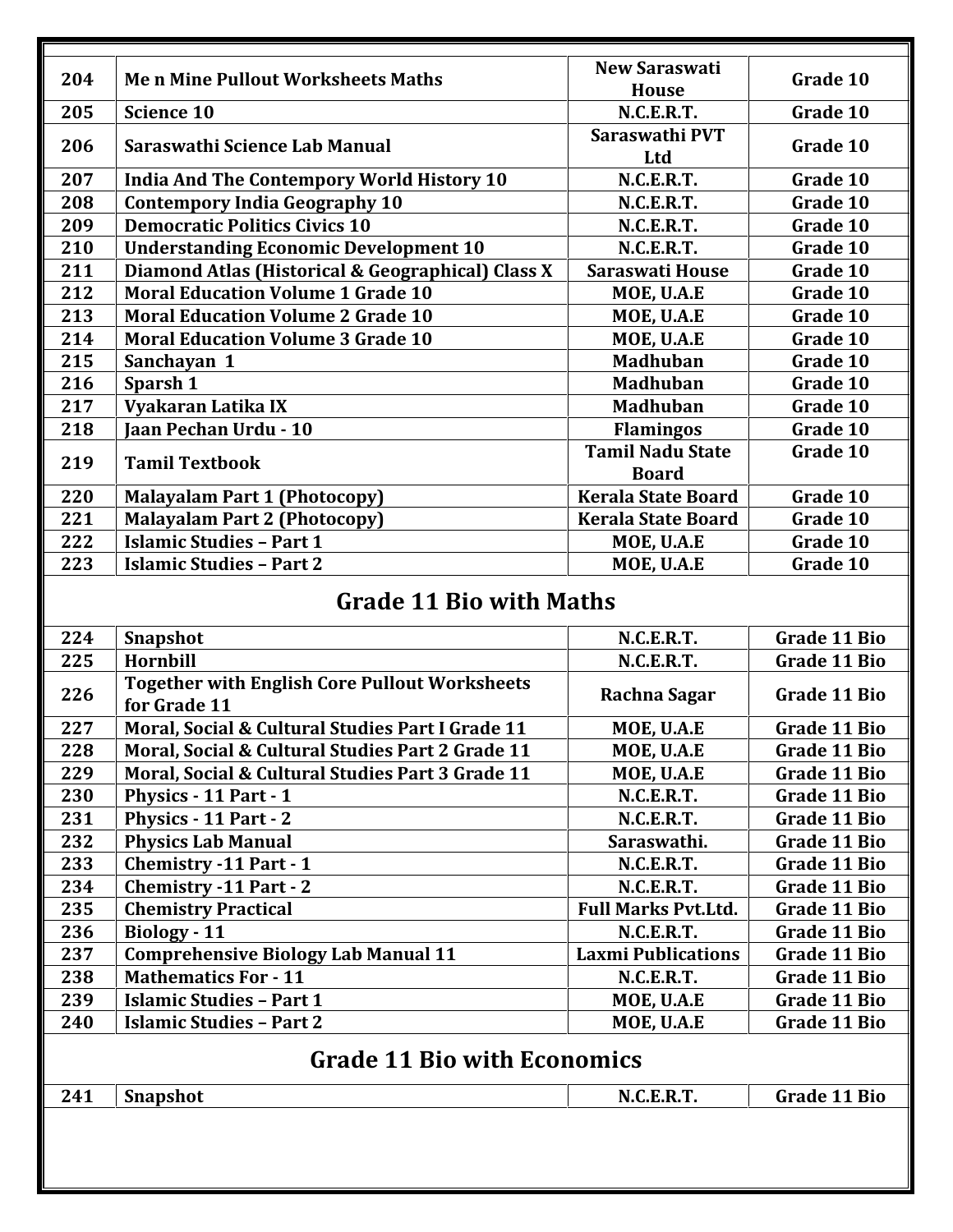| 242 | Hornbill                                                             | <b>N.C.E.R.T.</b>          | Grade 11 Bio |
|-----|----------------------------------------------------------------------|----------------------------|--------------|
| 243 | <b>Together With English Core Pullout Worksheets</b><br>for Grade 11 | Rachna Sagar               | Grade 11 Bio |
| 244 | Moral, Social & Cultural Studies Part I Grade 11                     | MOE, U.A.E                 | Grade 11 Bio |
| 245 | Moral, Social & Cultural Studies Part 2 Grade 11                     | MOE, U.A.E                 | Grade 11 Bio |
| 246 | Moral, Social & Cultural Studies Part 3 Grade 11                     | MOE, U.A.E                 | Grade 11 Bio |
| 247 | Physics - 11 Part - 1                                                | N.C.E.R.T.                 | Grade 11 Bio |
| 248 | Physics - 11 Part - 2                                                | N.C.E.R.T.                 | Grade 11 Bio |
| 249 | <b>Physics Lab Manual</b>                                            | Saraswathi.                | Grade 11 Bio |
| 250 | <b>Chemistry -11 Part - 1</b>                                        | N.C.E.R.T.                 | Grade 11 Bio |
| 251 | <b>Chemistry -11 Part - 2</b>                                        | <b>N.C.E.R.T.</b>          | Grade 11 Bio |
| 252 | <b>Chemistry Practical</b>                                           | <b>Full Marks Pvt.Ltd.</b> | Grade 11 Bio |
| 253 | Biology - 11                                                         | <b>N.C.E.R.T.</b>          | Grade 11 Bio |
| 254 | <b>Comprehensive Biology Lab Manual 11</b>                           | <b>Laxmi Publications</b>  | Grade 11 Bio |
| 255 | <b>Statistics for Economics</b>                                      | <b>N.C.E.R.T.</b>          | Grade 11 Bio |
| 256 | <b>Introductory Microeconomics</b>                                   | <b>N.C.E.R.T.</b>          | Grade 11 Bio |
| 257 | <b>Islamic Studies - Part 1</b>                                      | MOE, U.A.E                 | Grade 11 Bio |
| 258 | <b>Islamic Studies - Part 2</b>                                      | MOE, U.A.E                 | Grade 11 Bio |
|     |                                                                      |                            |              |

## **Grade 11 IP**

| 259 | Snapshot                                                             | N.C.E.R.T.                 | Grade 11 IP          |
|-----|----------------------------------------------------------------------|----------------------------|----------------------|
| 260 | Hornbill                                                             | N.C.E.R.T.                 | Grade 11 IP          |
| 261 | <b>Together with English Core Pullout Worksheets</b><br>for Grade 11 | Rachna Sagar               | Grade 11 IP          |
| 262 | Moral, Social & Cultural Studies Part I Grade 11                     | MOE, U.A.E                 | Grade 11 IP          |
| 263 | Moral, Social & Cultural Studies Part 2 Grade 11                     | MOE, U.A.E                 | Grade 11 IP          |
| 264 | Moral, Social & Cultural Studies Part 3 Grade 11                     | MOE, U.A.E                 | Grade 11 IP          |
| 265 | <b>Mathematics For - 11</b>                                          | N.C.E.R.T.                 | Grade 11 IP          |
| 266 | Physics - 11 Part - 1                                                | N.C.E.R.T.                 | Grade 11 IP          |
| 267 | Physics - 11 Part - 2                                                | N.C.E.R.T.                 | Grade 11 IP          |
| 268 | <b>Physics Lab Manual</b>                                            | Saraswathi.                | Grade 11 IP          |
| 269 | <b>Chemistry -11 Part - 1</b>                                        | N.C.E.R.T.                 | Grade 11 IP          |
| 270 | <b>Chemistry -11 Part - 2</b>                                        | N.C.E.R.T.                 | Grade 11 IP          |
| 271 | <b>Chemistry Practical</b>                                           | <b>Full Marks Pvt.Ltd.</b> | Grade 11 IP          |
| 272 | <b>Informatics Practices by Sumita Arora</b>                         | <b>Dhanpat Rai</b>         | Grade 11 IP          |
| 273 | <b>Islamic Studies - Part 1</b>                                      | MOE, U.A.E                 | Grade 11 IP          |
| 274 | <b>Islamic Studies - Part 2</b>                                      | MOE, U.A.E                 | Grade 11 IP          |
|     | <b>Grade 11 Commerce with Economics</b>                              |                            |                      |
| 275 | <b>Snapshot</b>                                                      | N.C.E.R.T.                 | <b>Grade 11 Comm</b> |
| 276 | Hornbill                                                             | N.C.E.R.T.                 | <b>Grade 11 Comm</b> |
| 277 | <b>Together With English Core Pullout Worksheets</b><br>for Grade 11 | Rachna Sagar               | <b>Grade 11 Comm</b> |
| 278 | Moral, Social & Cultural Studies Part I Grade 11                     | MOE, U.A.E                 | <b>Grade 11 Comm</b> |
| 279 | Moral, Social & Cultural Studies Part 2 Grade 11                     | MOE, U.A.E                 | <b>Grade 11 Comm</b> |
| 280 | Moral, Social & Cultural Studies Part 3 Grade 11                     | MOE, U.A.E                 | <b>Grade 11 Comm</b> |
| 281 | <b>Informatics Practices by Sumita Arora</b>                         | <b>Dhanpat Rai</b>         | <b>Grade 11 Comm</b> |
|     |                                                                      |                            |                      |
|     |                                                                      |                            |                      |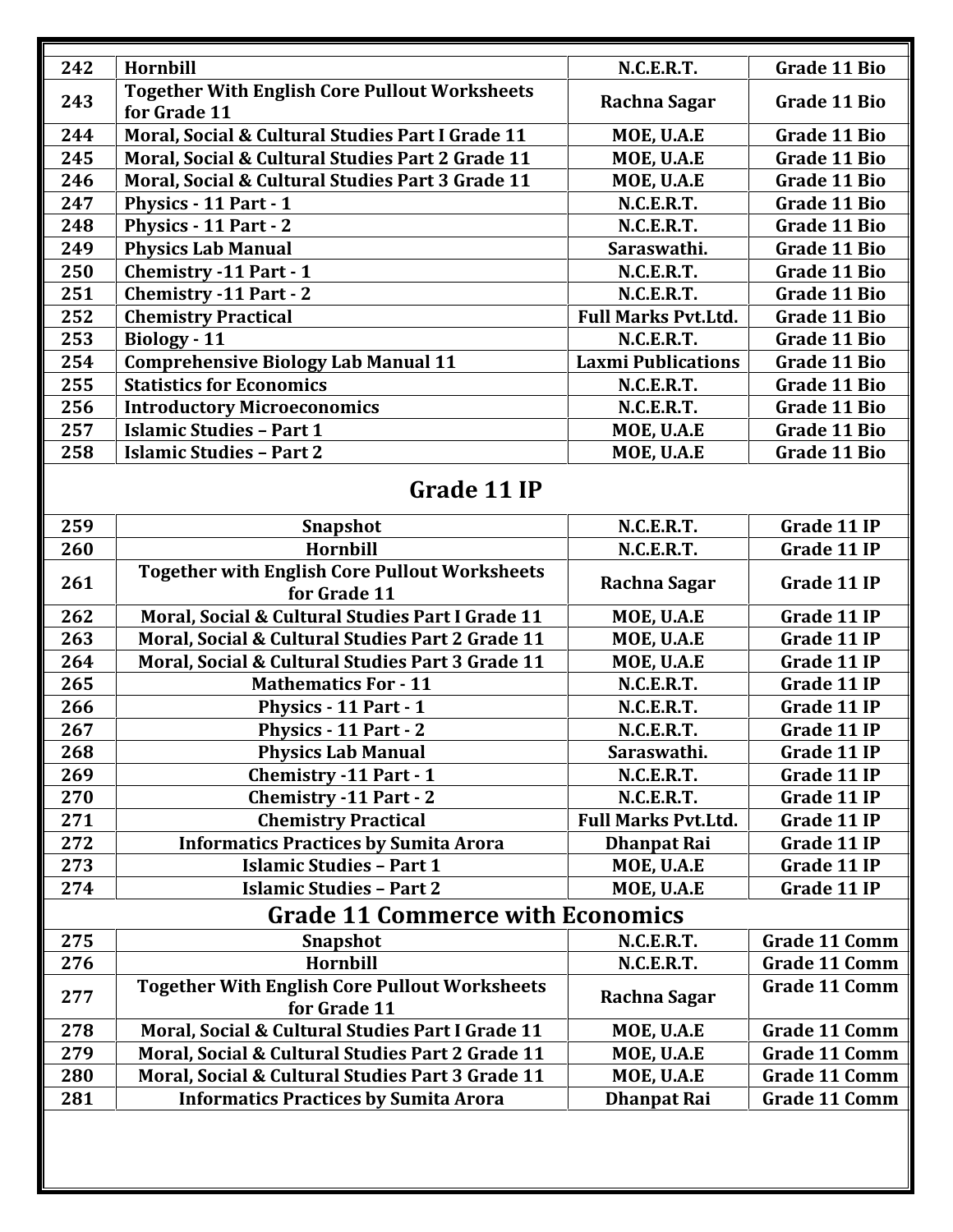| 282 | TS Grewal's Double Entry Book Keeping                                | <b>Sultan Chand</b>       | <b>Grade 11 Comm</b> |
|-----|----------------------------------------------------------------------|---------------------------|----------------------|
| 283 | <b>Business Studies for Class XI</b>                                 | N.C.E.R.T.                | <b>Grade 11 Comm</b> |
| 284 | <b>Statistics for Economics</b>                                      | N.C.E.R.T.                | <b>Grade 11 Comm</b> |
| 285 | <b>Introductory Microeconomics</b>                                   | N.C.E.R.T.                | <b>Grade 11 Comm</b> |
| 286 | <b>Islamic Studies - Part 1</b>                                      | MOE, U.A.E                | <b>Grade 11 Comm</b> |
| 287 | <b>Islamic Studies - Part 2</b>                                      | MOE, U.A.E                | <b>Grade 11 Comm</b> |
|     | <b>Grade 11 Commerce with Math</b>                                   |                           |                      |
| 288 | <b>Snapshot</b>                                                      | N.C.E.R.T.                | <b>Grade 11 Comm</b> |
| 289 | Hornbill                                                             | N.C.E.R.T.                | <b>Grade 11 Comm</b> |
| 290 | <b>Together with English Core Pullout Worksheets</b><br>for Grade 11 | Rachna Sagar              | <b>Grade 11 Comm</b> |
| 291 | Moral, Social & Cultural Studies Part I Grade 11                     | MOE, U.A.E                | <b>Grade 11 Comm</b> |
| 292 | Moral, Social & Cultural Studies Part 2 Grade 11                     | MOE, U.A.E                | <b>Grade 11 Comm</b> |
| 293 | Moral, Social & Cultural Studies Part 3 Grade 11                     | MOE, U.A.E                | <b>Grade 11 Comm</b> |
| 294 | <b>Informatics Practices by Sumita Arora</b>                         | <b>Dhanpat Rai</b>        | <b>Grade 11 Comm</b> |
| 295 | TS Grewal's Double Entry Book Keeping                                | <b>Sultan Chand</b>       | <b>Grade 11 Comm</b> |
| 296 | <b>Business Studies for Class XI</b>                                 | N.C.E.R.T.                | <b>Grade 11 Comm</b> |
| 297 | <b>Mathematics For - 11</b>                                          | N.C.E.R.T.                | <b>Grade 11 Comm</b> |
| 298 | <b>Islamic Studies - Part 175</b>                                    | MOE, U.A.E                | <b>Grade 11 Comm</b> |
| 299 | <b>Islamic Studies - Part 2</b>                                      | MOE, U.A.E                | <b>Grade 11 Comm</b> |
|     | <b>Grade 12 Bio with Math</b>                                        |                           |                      |
| 300 | <b>Flamingos</b>                                                     | N.C.E.R.T.                | <b>Grade 12 Bio</b>  |
| 301 | <b>Vistas</b>                                                        | N.C.E.R.T.                | <b>Grade 12 Bio</b>  |
| 302 | <b>Together With English Core Pullout Worksheets</b><br>for Grade 12 | Rachna Sagar              | <b>Grade 12 Bio</b>  |
| 303 | <b>Moral Education Volume 1 Grade 12</b>                             | MOE, U.A.E                | <b>Grade 12 Bio</b>  |
| 304 | <b>Moral Education Volume 2 Grade 12</b>                             | MOE, U.A.E                | <b>Grade 12 Bio</b>  |
| 305 | <b>Moral Education Volume 3 Grade 12</b>                             | MOE, U.A.E                | <b>Grade 12 Bio</b>  |
| 306 | <b>Physics - 12 Part - 1</b>                                         | N.C.E.R.T.                | Grade 12 Bio         |
| 307 | Physics - 12 Part - 2                                                | N.C.E.R.T.                | Grade 12 Bio         |
| 308 | <b>Physics Practical</b>                                             | Saraswathi                | <b>Grade 12 Bio</b>  |
| 309 | <b>Chemistry -12 Part - 1</b>                                        | N.C.E.R.T.                | Grade 12 Bio         |
| 310 | <b>Chemistry -12 Part - 2</b>                                        | N.C.E.R.T.                | Grade 12 Bio         |
| 311 | <b>Chemistry Practical</b>                                           | <b>Laxmi Publications</b> | <b>Grade 12 Bio</b>  |
| 312 | Biology - 12                                                         | N.C.E.R.T.                | Grade 12 Bio         |
| 313 | <b>Comprehensive Biology Lab Manual 12</b>                           | <b>Laxmi Publications</b> | Grade 12 Bio         |
| 314 | <b>Mathematics For - 12 Vol 1</b>                                    | N.C.E.R.T.                | Grade 12 Bio         |
| 315 | <b>Mathematics For - 12 Vol2</b>                                     | N.C.E.R.T.                | Grade 12 Bio         |
| 316 | <b>Islamic Studies - Part 1</b>                                      | MOE, U.A.E                | <b>Grade 12 Bio</b>  |
| 317 | <b>Islamic Studies - Part 2</b>                                      | MOE, U.A.E                | Grade 12 Bio         |
|     | <b>Grade 12 Bio with Economics</b>                                   |                           |                      |
| 318 | <b>Flamingos</b>                                                     | N.C.E.R.T.                | <b>Grade 12 Bio</b>  |
| 319 | <b>Vistas</b>                                                        | N.C.E.R.T.                | Grade 12 Bio         |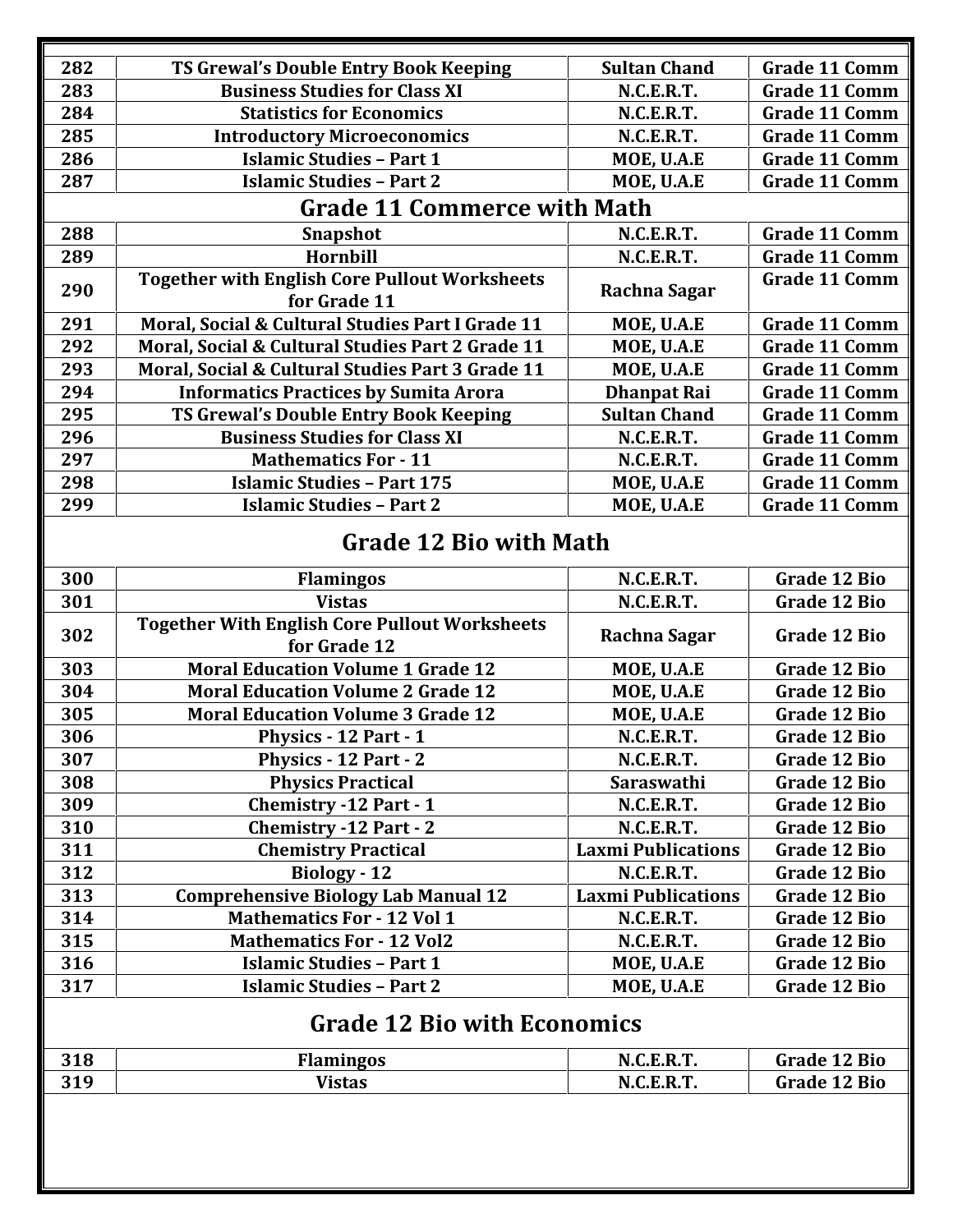| 320 | <b>Together With English Core Pullout Worksheets</b><br>for Grade 12 | Rachna Sagar              | Grade 12 Bio         |
|-----|----------------------------------------------------------------------|---------------------------|----------------------|
| 321 | <b>Moral Education Volume 1 Grade 12</b>                             | MOE, U.A.E                | <b>Grade 12 Bio</b>  |
| 322 | <b>Moral Education Volume 2 Grade 12</b>                             | MOE, U.A.E                | <b>Grade 12 Bio</b>  |
| 323 | <b>Moral Education Volume 3 Grade 12</b>                             | MOE, U.A.E                | <b>Grade 12 Bio</b>  |
| 324 | Physics - 12 Part - 1                                                | N.C.E.R.T.                | <b>Grade 12 Bio</b>  |
| 325 | Physics - 12 Part - 2                                                | N.C.E.R.T.                | Grade 12 Bio         |
| 326 | <b>Physics Practical</b>                                             | Saraswathi                | <b>Grade 12 Bio</b>  |
| 327 | <b>Chemistry -12 Part - 1</b>                                        | N.C.E.R.T.                | <b>Grade 12 Bio</b>  |
| 328 | <b>Chemistry -12 Part - 2</b>                                        | N.C.E.R.T.                | <b>Grade 12 Bio</b>  |
| 329 | <b>Chemistry Practical</b>                                           | <b>Laxmi Publications</b> | <b>Grade 12 Bio</b>  |
| 330 | Biology - 12                                                         | N.C.E.R.T.                | <b>Grade 12 Bio</b>  |
| 331 | <b>Comprehensive Biology Lab Manual 12</b>                           | <b>Laxmi Publications</b> | <b>Grade 12 Bio</b>  |
| 332 | <b>Indian Economic Development for Grade 11</b>                      | N.C.E.R.T.                | <b>Grade 12 Bio</b>  |
| 333 | <b>Macroeconomics</b>                                                | N.C.E.R.T.                | <b>Grade 12 Bio</b>  |
| 334 | <b>Islamic Studies - Part 1</b>                                      | MOE, U.A.E                | Grade 12 Bio         |
| 335 | <b>Islamic Studies - Part 2</b>                                      | MOE, U.A.E                | <b>Grade 12 Bio</b>  |
|     | <b>Grade 12 Bio with IT</b>                                          |                           |                      |
| 336 | <b>Flamingos</b>                                                     | N.C.E.R.T.                | <b>Grade 12 Bio</b>  |
| 337 | <b>Vistas</b>                                                        | N.C.E.R.T.                | <b>Grade 12 Bio</b>  |
| 338 | <b>Together With English Core Pullout Worksheets</b><br>for Grade 12 | Rachna Sagar              | Grade 12 Bio         |
| 339 | <b>Moral Education Volume 1 Grade 12</b>                             | MOE, U.A.E                | <b>Grade 12 Bio</b>  |
| 340 | <b>Moral Education Volume 2 Grade 12</b>                             | MOE, U.A.E                | <b>Grade 12 Bio</b>  |
| 341 | <b>Moral Education Volume 3 Grade 12</b>                             | MOE, U.A.E                | <b>Grade 12 Bio</b>  |
| 342 | Physics - 12 Part - 1                                                | N.C.E.R.T.                | <b>Grade 12 Bio</b>  |
| 343 | Physics - 12 Part - 2                                                | N.C.E.R.T.                | Grade 12 Bio         |
| 344 | <b>Physics Practical</b>                                             | Saraswathi                | <b>Grade 12 Bio</b>  |
| 345 | <b>Chemistry -12 Part - 1</b>                                        | N.C.E.R.T.                | <b>Grade 12 Bio</b>  |
| 346 | <b>Chemistry -12 Part - 2</b>                                        | N.C.E.R.T.                | <b>Grade 12 Bio</b>  |
| 347 | <b>Chemistry Practical</b>                                           | <b>Laxmi Publications</b> | <b>Grade 12 Bio</b>  |
| 348 | <b>Mathematics For - 12 Vol 1</b>                                    | N.C.E.R.T.                | <b>Grade 12 Bio</b>  |
| 349 | <b>Mathematics For - 12 Vol2</b>                                     | N.C.E.R.T.                | Grade 12 Bio         |
| 350 | <b>Informatics Practices by Sumita Arora</b>                         | <b>Dhanpat Rai</b>        | Grade 12 Bio         |
| 351 | <b>Islamic Studies - Part 1</b>                                      | MOE, U.A.E                | Grade 12 Bio         |
| 352 | <b>Islamic Studies - Part 2</b>                                      | MOE, U.A.E                | Grade 12 Bio         |
|     | <b>Grade 12 Commerce</b>                                             |                           |                      |
| 353 | <b>Flamingos</b>                                                     | N.C.E.R.T.                | <b>Grade 12 Comm</b> |
| 354 | <b>Vistas</b>                                                        | N.C.E.R.T.                | <b>Grade 12 Comm</b> |
| 355 | <b>Together With English Core Pullout Worksheets</b><br>for Grade 12 | Rachna Sagar              | <b>Grade 12 Comm</b> |
| 356 | <b>Moral Education Volume 1 Grade 12</b>                             | MOE, U.A.E                | <b>Grade 12 Comm</b> |
| 357 | <b>Moral Education Volume 2 Grade 12</b>                             | MOE, U.A.E                | <b>Grade 12 Comm</b> |
| 358 | <b>Moral Education Volume 3 Grade 12</b>                             | MOE, U.A.E                | <b>Grade 12 Comm</b> |
| 359 | <b>Informatics Practices by Sumita Arora</b>                         | <b>Dhanpat Rai</b>        | <b>Grade 12 Comm</b> |